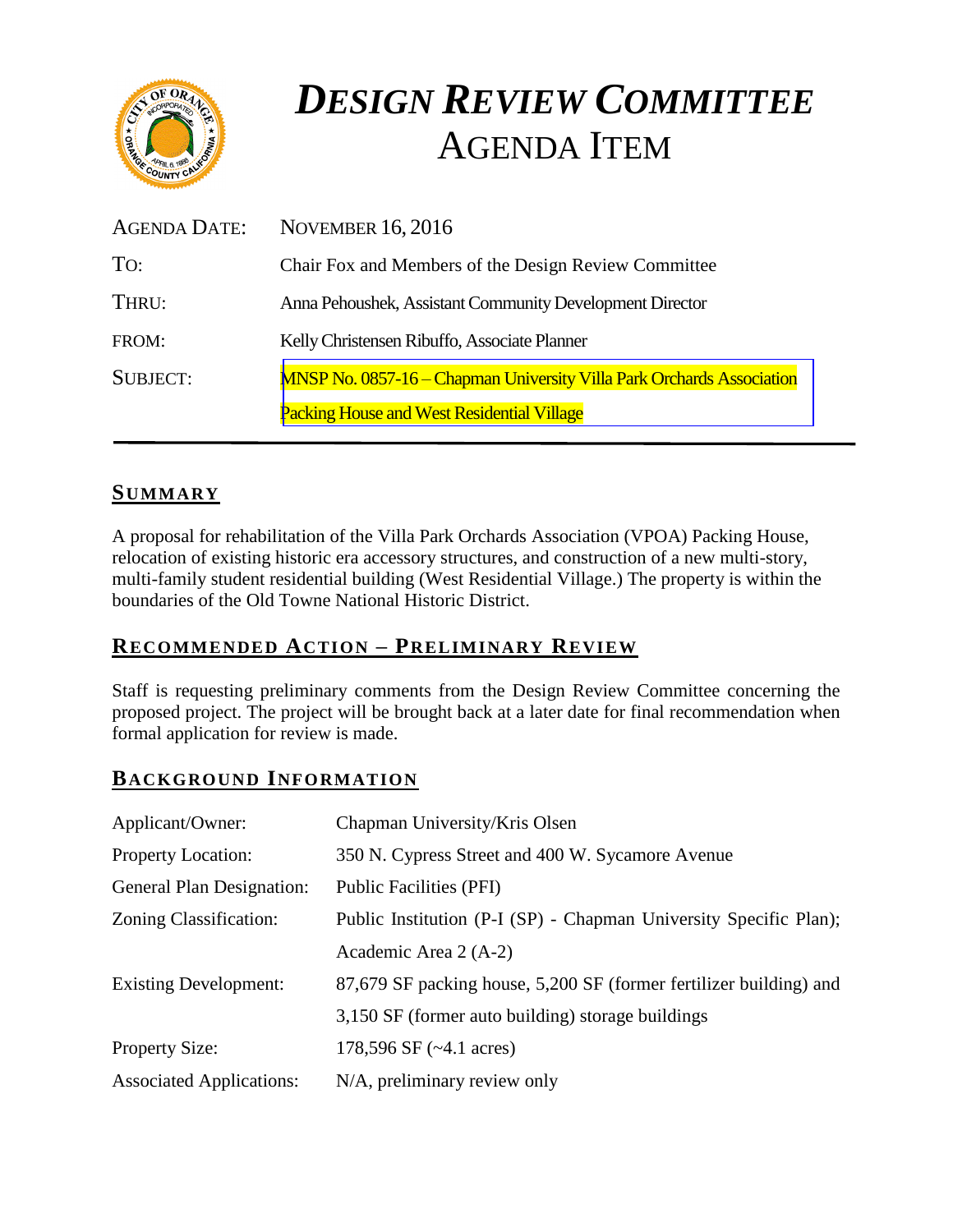*Design Review Committee Staff Report November 16, 2016 Page 2 of 7*

Previous DRC Review: None Previous Entitlements: None

# **PUB LIC NOTICE**

No Public Notice was required for this project review.

### **ENVIRONMENTAL REVIEW**

No determination regarding the level of California Environmental Quality Act (CEQA) review required for this project has been made at this time. The applicant is still in the process of preparing technical studies and an initial study for review by City staff.

#### **PROJECT DESCRIP TION**

The applicant, Chapman University, has proposed a three phase project for rehabilitation and redevelopment of the VPOA Packing House site and the Cypress Street Parking Lot. All three phases may be construction simultaneously or separately. A detailed description of the scope of work for the project has been provided in Attachments 3 and 4 of this report.

- *Phase 1:* Demolish the existing non-historic carport on the south portion of the project area, as well as other non-historic packing house additions and features, and relocate two historic accessory buildings to the north end of the site.
- *Phase II:* Construct of a new five story, ~126,000 SF West Residential Village building at the south end of the site. The building will provide up to 420 beds for student multi-family housing. One floor will be below grade and face a central sunken courtyard.
- *Phase III:* Rehabilitate the Packing House to provide student services, such as food service, for the new West Residential Village; provide an expanded space for the Hilbert Museum of California Art; and retain potions of the building for storage.

Due to the scope and scale of the new project, staff is bringing the proposed project before the Committee for preliminary review.

## **EXISTING SITE**

The project site consists of two parcels, both of which will be redeveloped as part of the proposed project.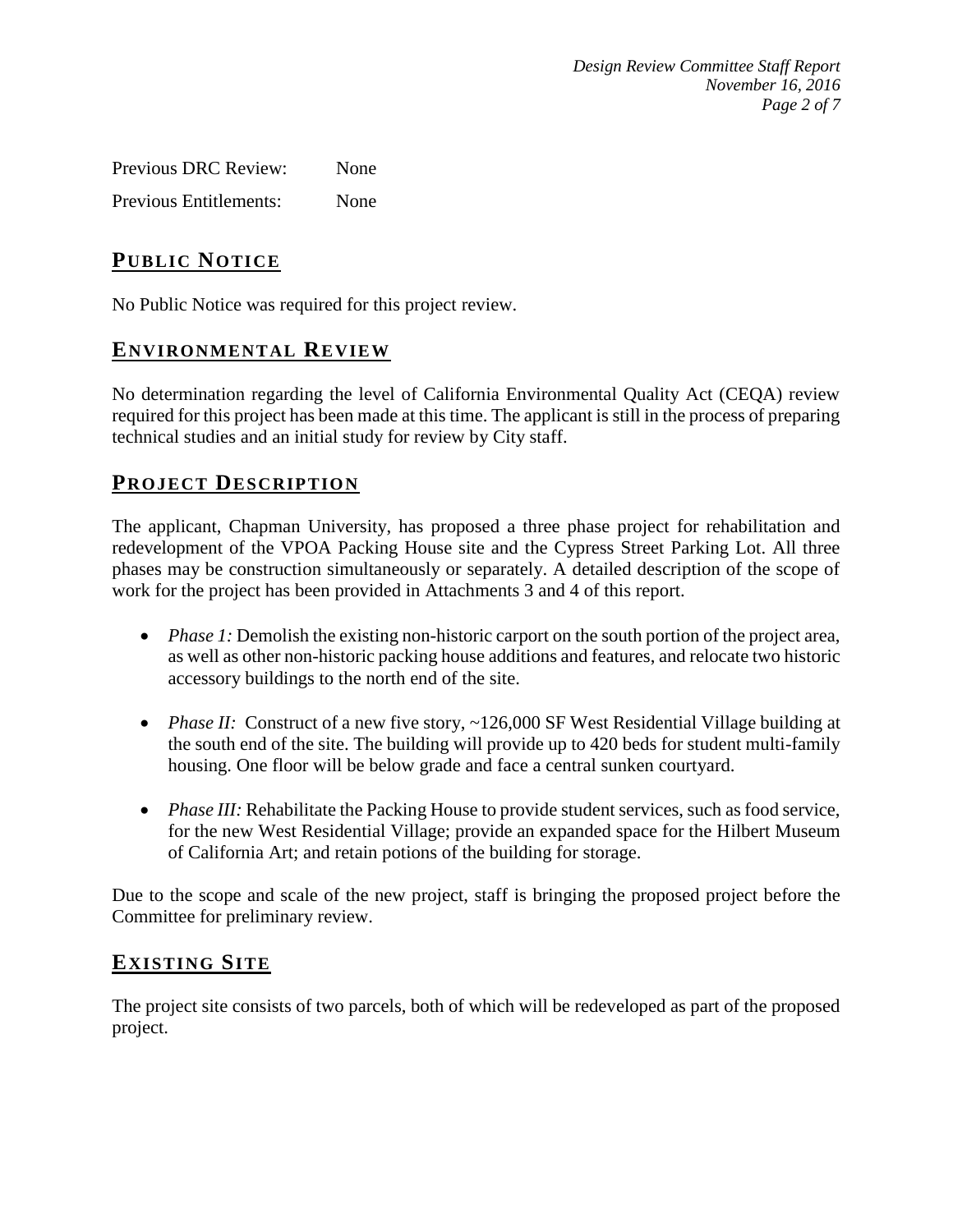#### *Villa Park Orchards Association (VPOA) Packing House (350 N. Cypress Street)*

The Packing House lot is located at the northwest corner of N. Cypress Street and W. Palm Avenue. The property consists of the packing house, two accessory buildings, and a freestanding carport. Detailed development history of the site has been provided in the historic resources technical report prepared by Historic Resources Group (HRG), included as Attachment 5 of this report. In summary:

- Packing House Constructed in 1918, with major additions in 1929 and 1939 (87,679 SF) in size).
- Fertilizer Storage Building Constructed in 1920, with minor recent additions to the north elevation (5,200 SF in size).
- Auto/Truck Storage and Repair Building Constructed in 1920 (3,150 SF in size).
- Carport Constructed in 1977, with an addition made in 1981.

The lot is located within the boundaries of the Old Towne National Historic Districts. The VPOA Packing House is a contributing historic resource to the existing historic district. HRG has also identified the site (inclusive of the lot and including the packing house, fertilizer building, and auto building) as being potentially eligible for listing on the National Register of Historic Places as a historic site under Criterion A. The period of significance for the site would be from 1918, which the original portion of the packing house was constructed by the Santiago Orange Growers Association, and ends in 1967 when the Association sold the packing house site to the Villa Park Orchards Association. The property retains a high degree of historic integrity.

#### *Cypress Street Parking Lot (400 W. Sycamore Avenue)*

Also known as the "Idaho Lot", this existing paved parking lot is located to the north of the VPOA Packing House and is used for parking for Chapman University. This lot is outside of the boundary of the Old Towne National Historic District, but is within the boundary of the Local Historic District.

## **EXISTING AREA CONTEXT**

The subject property is bounded by a diverse mix of properties and uses, with overlapping historic district and specific plan boundaries. A summary of these boundaries is provided below. Please reference Attachments 1 and 2 for additional information on zoning, overlays, and historic status of adjacent properties.

North: Directly abutting the Cypress Street Parking Lot are properties zoned for mixed use commercial (OMTU-15 zone) and multi-family residential homes (R-2-6 zone). These properties are within the Old Towne Local Historic District boundary, the Santa Fe Depot Specific Plan area, and are associated with the Cypress Street Barrio neighborhood.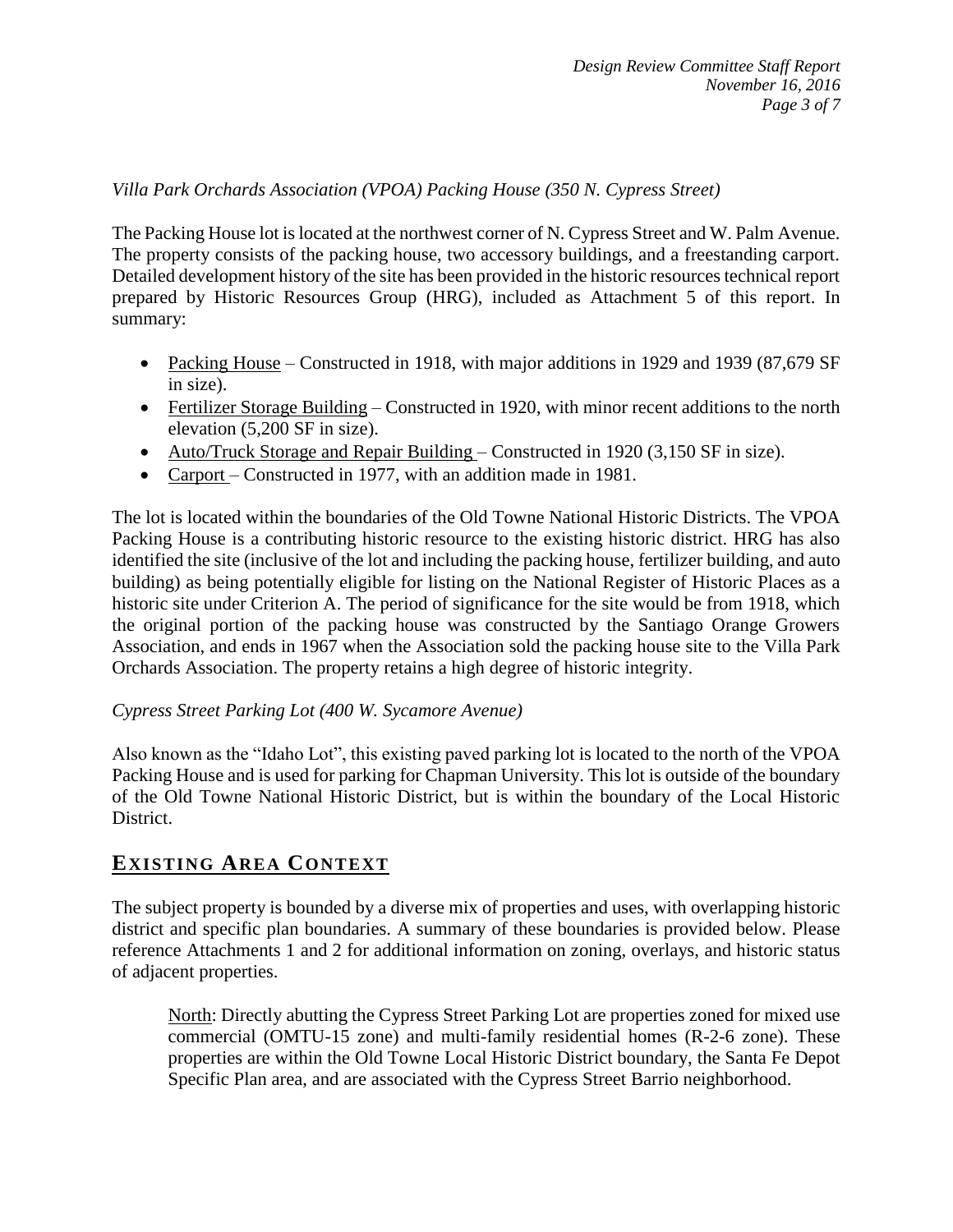East: The project site is bounded to the east by a mix of residential (R-3 and P-I zone) and commercial industrial (M-1 zone) properties. Some of these properties are owned by Chapman University and used as employee housing or administrative offices. Other properties are private residences and businesses. All of these properties are within the boundaries of the Old Towne National Historic District, with some also within the Chapman University Specific Plan area.

South: Properties directly adjacent to the south are within the Chapman University Specific Plan area (P-I (SP) zone) and include the Marion Knott Studios, Erin J. Lastinger Tennis Center (under construction), and Digital Media Arts Center (DMAC). All of these properties are within the Specific Plan area and the Old Towne National Historic District.

West: The Topeka & Santa Fe (AT & SF) Railroad directly abuts the west property line of the project site. On the opposite side of the railroad right-of-way are additional Chapman University academic and administrative facilities including Crean Hall, Entertainment Tech Center, and Institutional Event Management offices. These properties are not within the Chapman University Specific Plan area, but are within the boundaries of the Old Towne Local Historic District and the Santa Fe Depot Specific Plan area (P-I (SP) zone).

The project site is also located in the heart of an area identified in the City of Orange General Plan as a potential neighborhood character area (NCA) called the Cypress Street Barrio. The packing house was a major employer to residents in the Barrio, and the history of the community is strongly tied to the site and the citrus industry in Orange in general. The recognition of the potential Cypress Street Barrio NCA in the General Plan acknowledges that some of the properties may have diminished historic integrity, but are important as a collection because of their connection to the cultural heritage of early Latino residents of the neighborhood. Information from the General Plan Cultural Resources Element regarding the Cypress Street Barrio and NCAs has been included as Attachment 7 of this report.

# **EVALUATION CRITERIA**

Orange Municipal Code (OMC) Section 17.10.070 establishes the general criteria the DRC should use when reviewing the project. This section states the following:

The project shall have an internally consistent, integrated design theme, which is reflected in the following elements:

#### 1. **Architectural Features**.

- a. The architectural features shall reflect a similar design style or period.
- b. Creative building elements and identifying features should be used to create a high quality project with visual interest and an architectural style.

#### 2. **Landscape**.

a. The type, size and location of landscape materials shall support the project's overall design concept.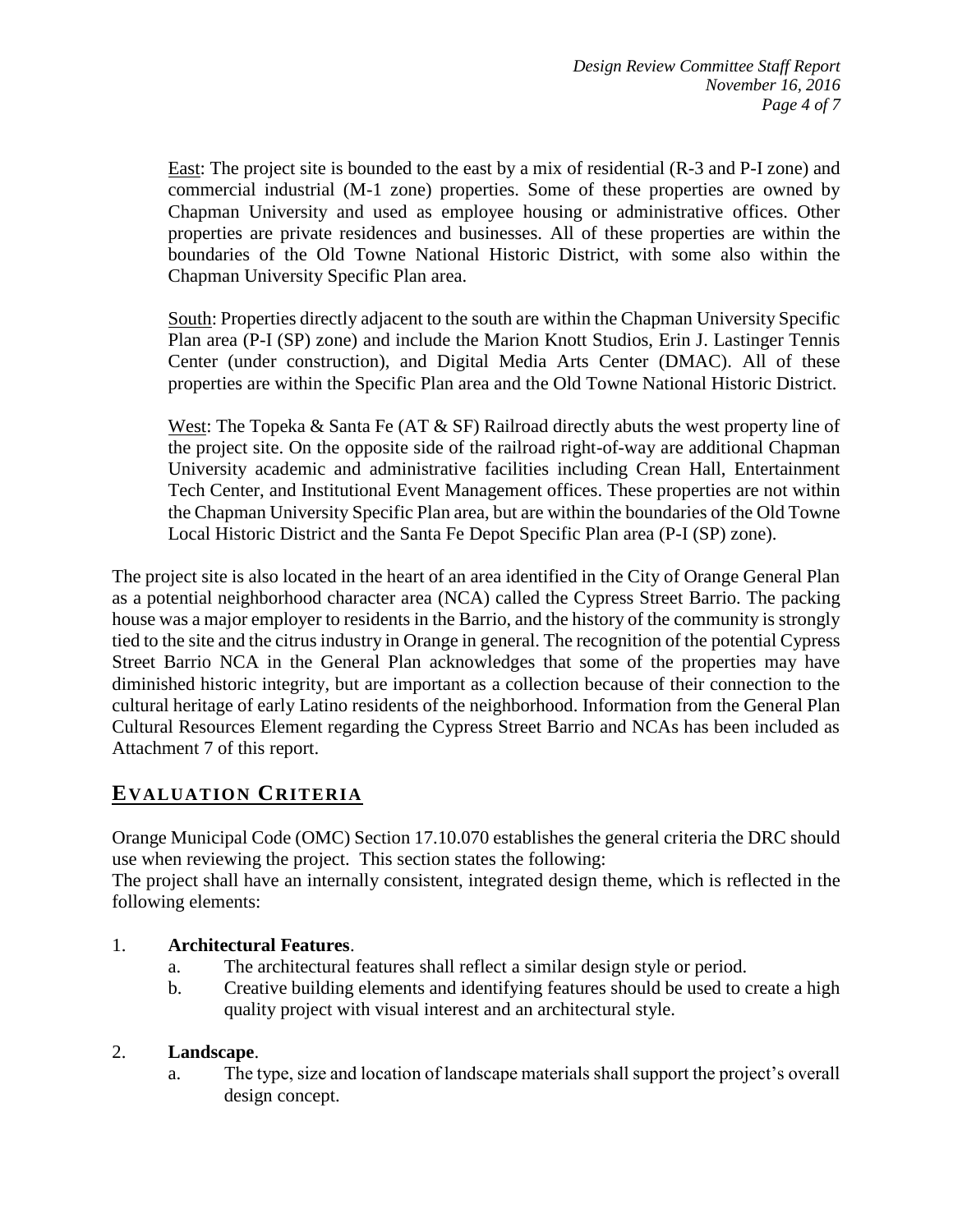- b. Landscaping shall not obstruct visibility of required addressing, nor shall it obstruct the vision of motorists or pedestrians in proximity to the site.
- c. Landscape areas shall be provided in and around parking lots to break up the appearance of large expanses of hardscape.
- 3. **Signage**. All signage shall be compatible with the building(s) design, scale, colors, materials and lighting.
- 4. **Secondary Functional and Accessory Features**. Trash receptacles, storage and loading areas, transformers and mechanical equipment shall be screened in a manner, which is architecturally compatible with the principal building(s).

### **DISCUSSION**

Chapman University is proposing a project that not only involves rehabilitation and reuse of the historic VPOA Packing House, but also modifications to the existing site layout and construction of a five story infill residential building. Given the scope, scale, and complexity of the proposed plan, Staff is requesting preliminary feedback from the DRC in order guide refinement of the project and site improvements as it continues to move through the review process.

To guide future project review, Staff requests that the Committee provide comments on the following, along with any other related issues identified by the DRC:

- Changes to the site, including demolition of non-historic features and relocation of two accessory buildings.
- Alterations to the packing house, including removal of non-historic additions, cutting of a new opening into the south façade of the building for a new entrance, and modifications to partition the inside of the building for new uses.
- Site plan and building orientation, including the distance of the new buildings from the historic packing house and open space, as well as placement of relocated buildings.
- Mass and scale of the new building, including the interface with the historic building and with the surrounding neighborhood residential, industrial, and institutional properties.
- Architectural features and materials, in relation to the design and materials of the historic buildings.

Staff is requesting the DRC provide comments on the site plan, mass, scale, design and materials of the proposed project and on the project's conformance with the *Secretary of the Interior's Standards for Rehabilitation*. A copy of the standards is provided as Attachment 6 of this report for reference.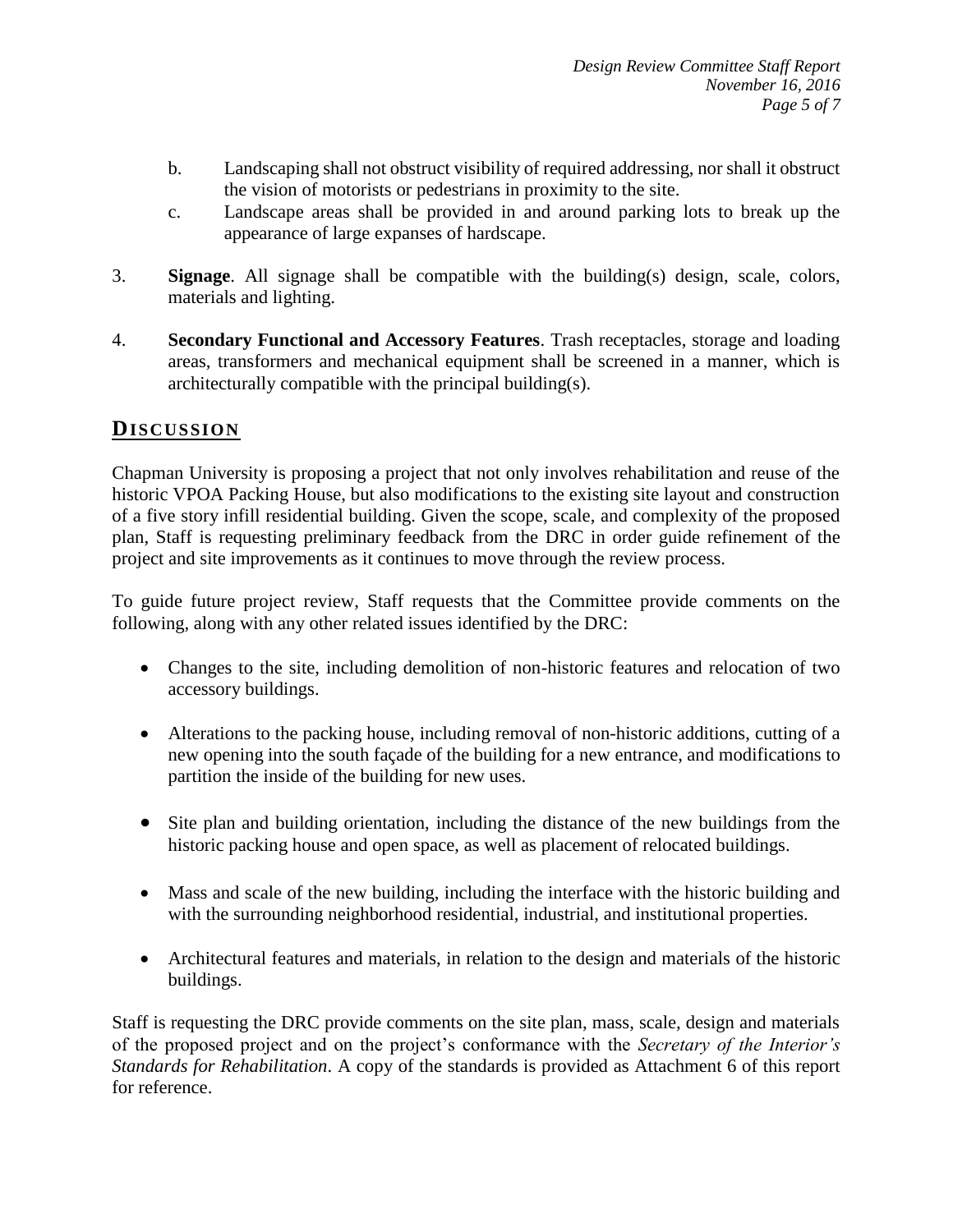## **ADVISORY BOARD RECOMMENDATION**

Staff from interested departments (SMART Team) reviewed this application on April 27, 2016 and August 31, 2016 and has provided comments to the applicant regarding the project. No recommendation has been provided at this time, as the project is currently a preliminary review only.

## **REQUIRED FINDINGS**

The courts define a "Finding" as a conclusion which describes the method of analysis decision makers utilize to make the final decision. A decision making body "makes a Finding," or draws a conclusion, through identifying evidence in the record (i.e., testimony, reports, environmental documents, etc.) and should not contain unsupported statements. The statements which support the Findings bridge the gap between the raw data and the ultimate decision, thereby showing the rational decision making process that took place. The "Findings" are, in essence, the ultimate conclusions which must be reached in order to approve (or recommend approval of) a project. The same holds true if denying a project; the decision making body must detail why it cannot make the Findings.

The Findings are applied as appropriate to each project.Below are the four findings that, as applicable, are used to determine whether a project meets the intent of the code related to design review and historic preservation guidelines:

- *1. In the Old Towne Historic District, the proposed work conforms to the prescriptive standards and design criteria referenced and/or recommended by the DRC or other reviewing body for the project (OMC 17.10.070.G.1).*
- *2. In any National Register Historic District, the proposed work complies with the Secretary of the Interior's standards and guidelines (OMC 17.10.07.G.2).*
- *3. The project design upholds community aesthetics through the use of an internally consistent, integrated design theme and is consistent with all adopted specific plans, applicable design standards, and their required findings (OMC 17.10.07.G.3).*
- *4. For infill residential development, as specified in the City of Orange Infill Residential Design Guidelines, the new structure(s) or addition are compatible with the scale, massing, orientation, and articulation of the surrounding development and will preserve or enhance existing neighborhood character (OMC 17.10.07.G.4).*

At this time staff has no recommendation regarding the proposed project, and is only looking for preliminary feedback regarding the application.